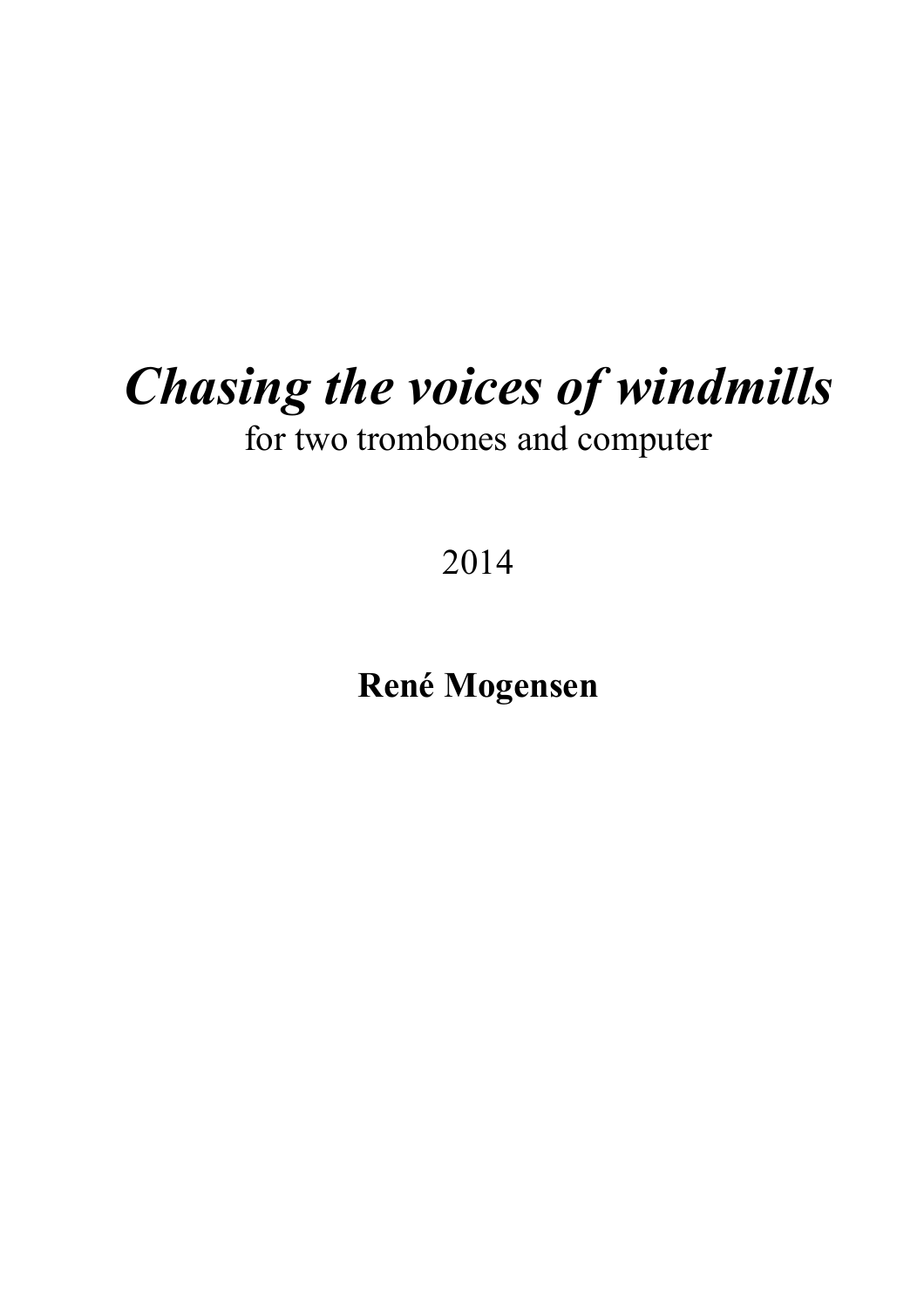### *Chasing the voices of windmills* **For Niels-Ole Bo Johansen**

#### **Performance Notes:**

A microphone on each of the trombones should capture the sound close-up of these instruments. The sound is routed to the MaxMSP patch which creates the electronic sound. A footpedal can be used by one of the trombonists to trigger cue points (A, B, and so on), or the computer technician can follow the score and trigger cues to the computer. Please see the MaxMSP patch for more details on the technical setup.

For information and performance materials contact: René Mogensen E-mail: ReneMogensenMusic@gmail.com

*Chasing the voices of windmills* is Copyright © 2014 René Mogensen (KODA/BIEM). International Copyright Secured. All Rights Reserved.

Score revision date: 6/4/16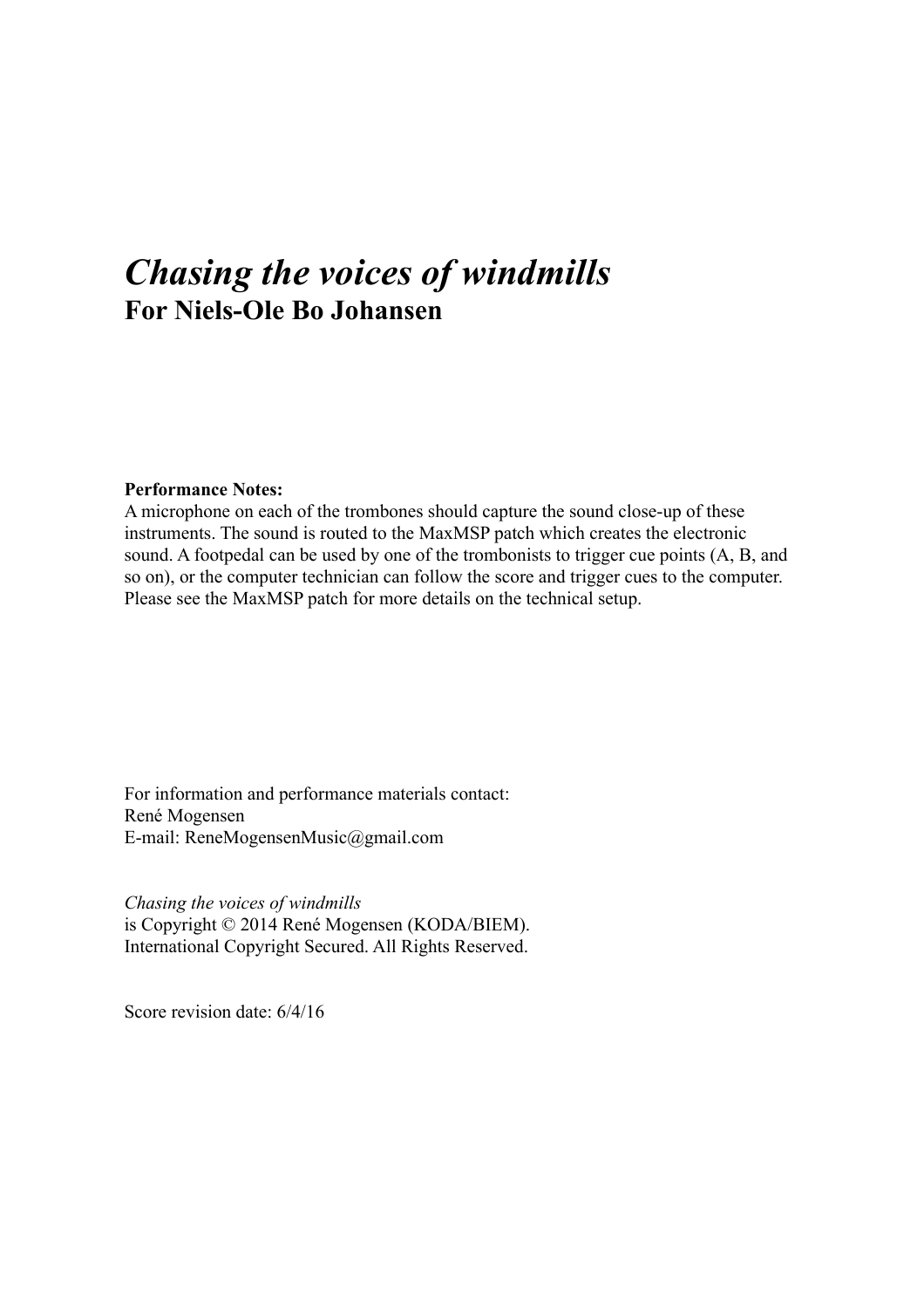#### $\overline{\mathbf{9}}$ <u>.</u>  $\frac{3}{4}$ <u>ទ្</u>  $\frac{3}{4}$ r<br>**၃** Trombone 1 Trombone 2  $\circ$ position:6<br>**B**  $= c. 120$ **A A** Slide Slide position:**2** +  $^\mathrm{o}$ m $\bm{p}$ + o  $mp$  $\stackrel{\cdots}{\bullet}$  $\overline{\mathbf{e}}$  $\overline{\blacklozenge}$ gliss.<br>  $\bullet$  :  $\bullet$  :  $\bullet$  :  $\bullet$  :  $\bullet$  :  $\bullet$  :  $\bullet$  :  $\bullet$  :  $\bullet$  :  $\bullet$  :  $\bullet$  :  $\bullet$  :  $\bullet$  :  $\bullet$  :  $\bullet$  :  $\bullet$  :  $\bullet$  :  $\bullet$  :  $\bullet$  :  $\bullet$  :  $\bullet$  :  $\bullet$  :  $\bullet$  :  $\bullet$  :  $\bullet$  :  $\bullet$  :  $\bullet$  :  $\bullet$  :  $\bullet$  :  $\bullet$  :  $\bullet$ #œ gliss. gliss.  $\geq$ )<br>0  $\overline{\blacklozenge}$  $\begin{matrix} \searrow \\ \searrow \\ \searrow \end{matrix}$ )<br>0 œ. . <sup>R</sup> œŒ  $\begin{array}{ccc} & & \bullet & \cdots \\ \hline \bullet & & \bullet & \end{array}$ œ  $\overrightarrow{e}$  $\begin{array}{c} \bullet \\ \bullet \\ \bullet \end{array}$  $\frac{\cdot}{\cdot}$  $\frac{b}{\sqrt{2}}$  $\begin{matrix} \bullet & \cdots & \bullet \\ \bullet & \bullet & \end{matrix}$ œ *Chasing the voices of windmills* René Mogensen Score for two trombones and computer duration: ca. 5 minutes



Record Sample(A) 15secs

Computer



Copyright © 2014 René Mogensen (KODA/BIEM). International Copyright Secured. All Rights Reserved.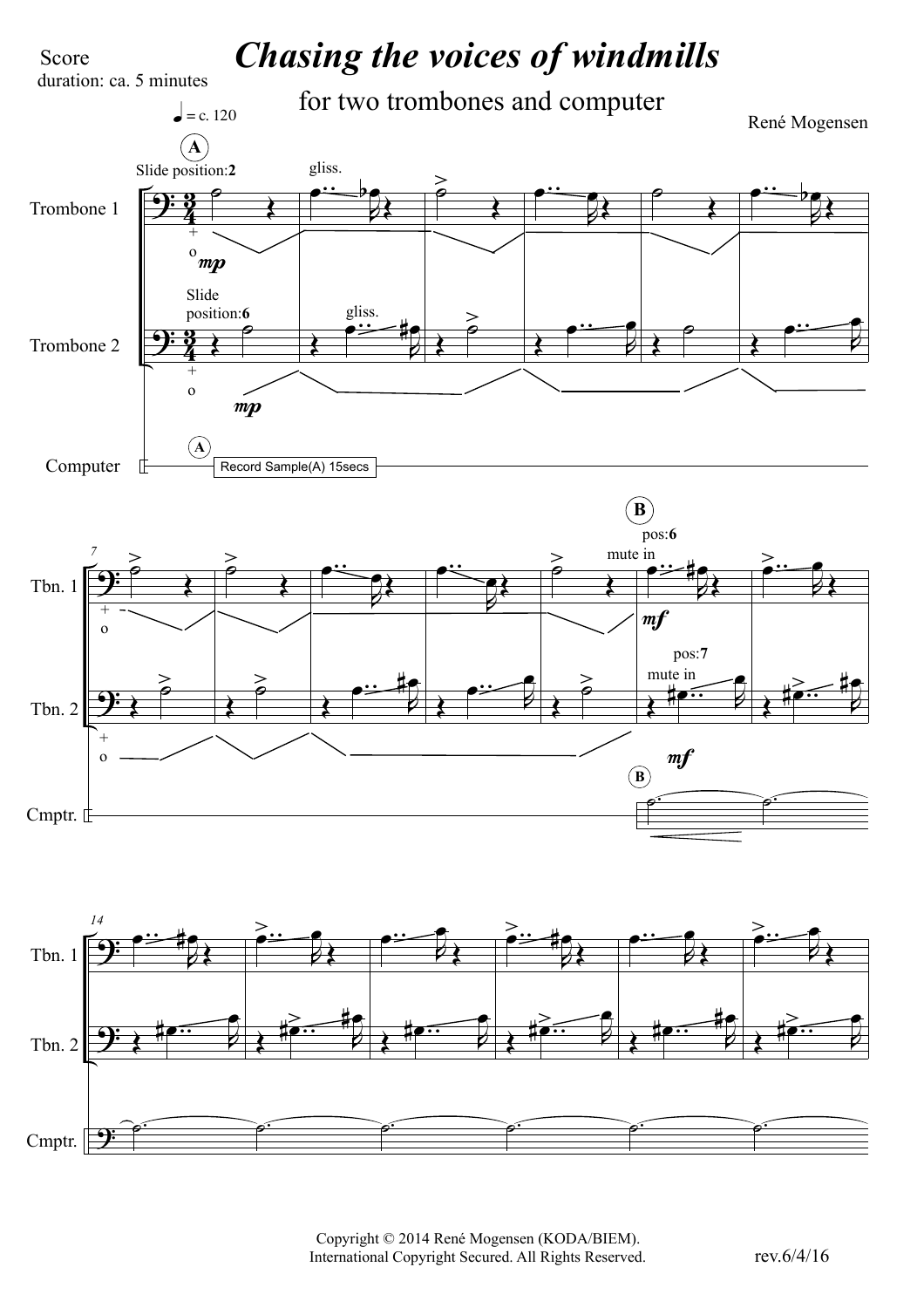





René Mogensen: *Chasing the voices of windmills* Score, p.4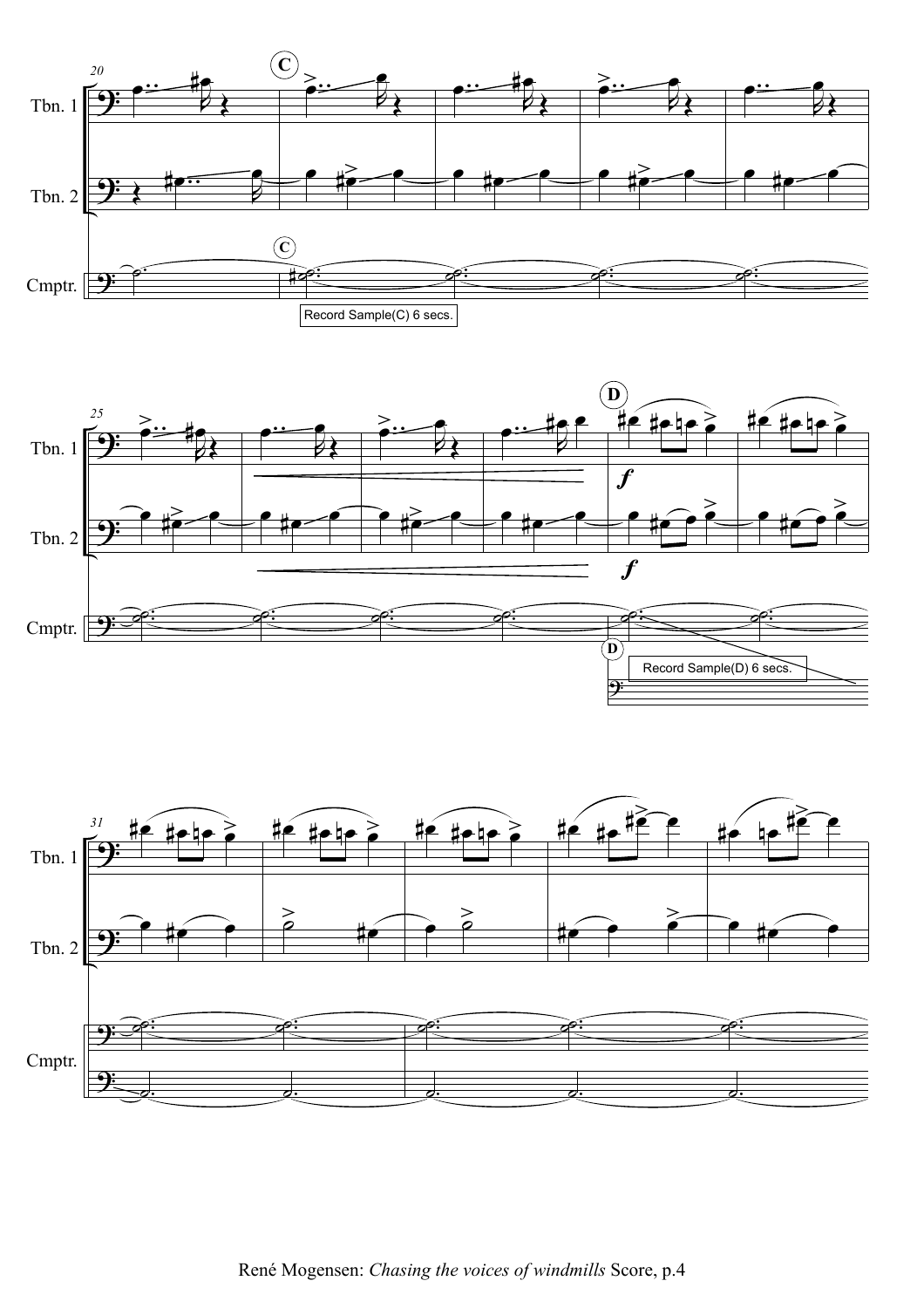

René Mogensen: *Chasing the voices of windmills* Score, p.5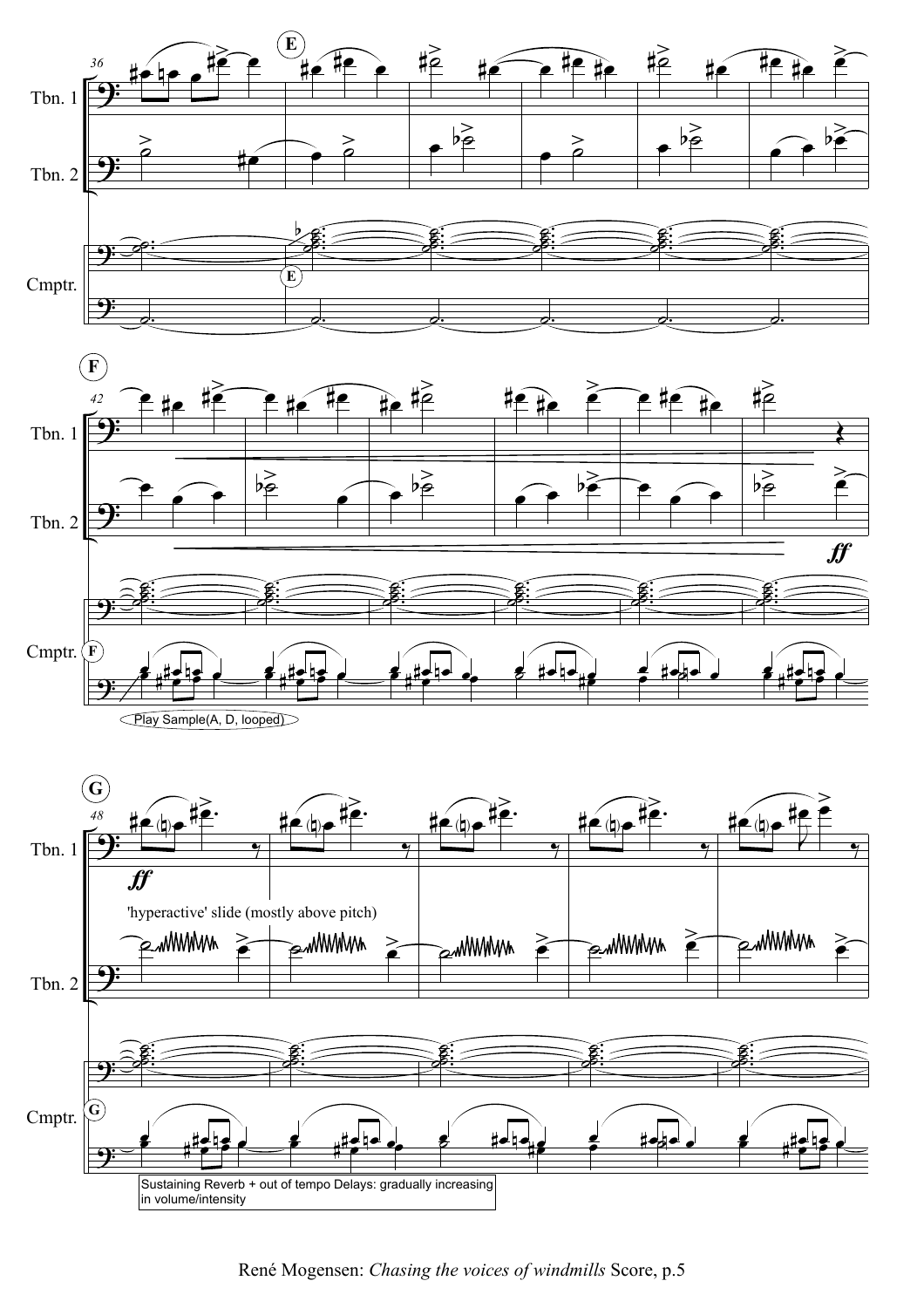

**Slower tempo, 'floating' make each hyperactive slide note last as long as possible**



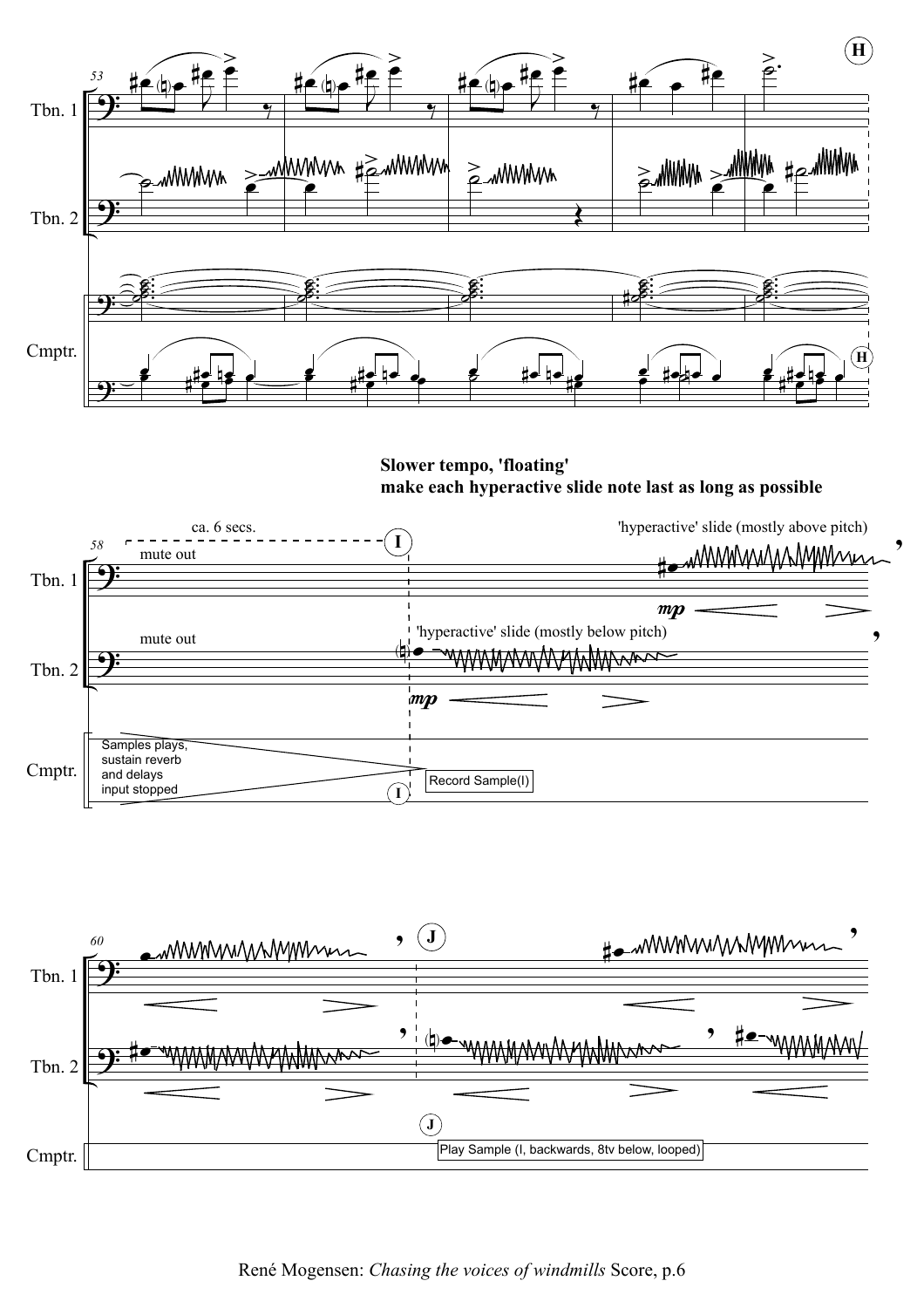

René Mogensen: *Chasing the voices of windmills* Score, p.7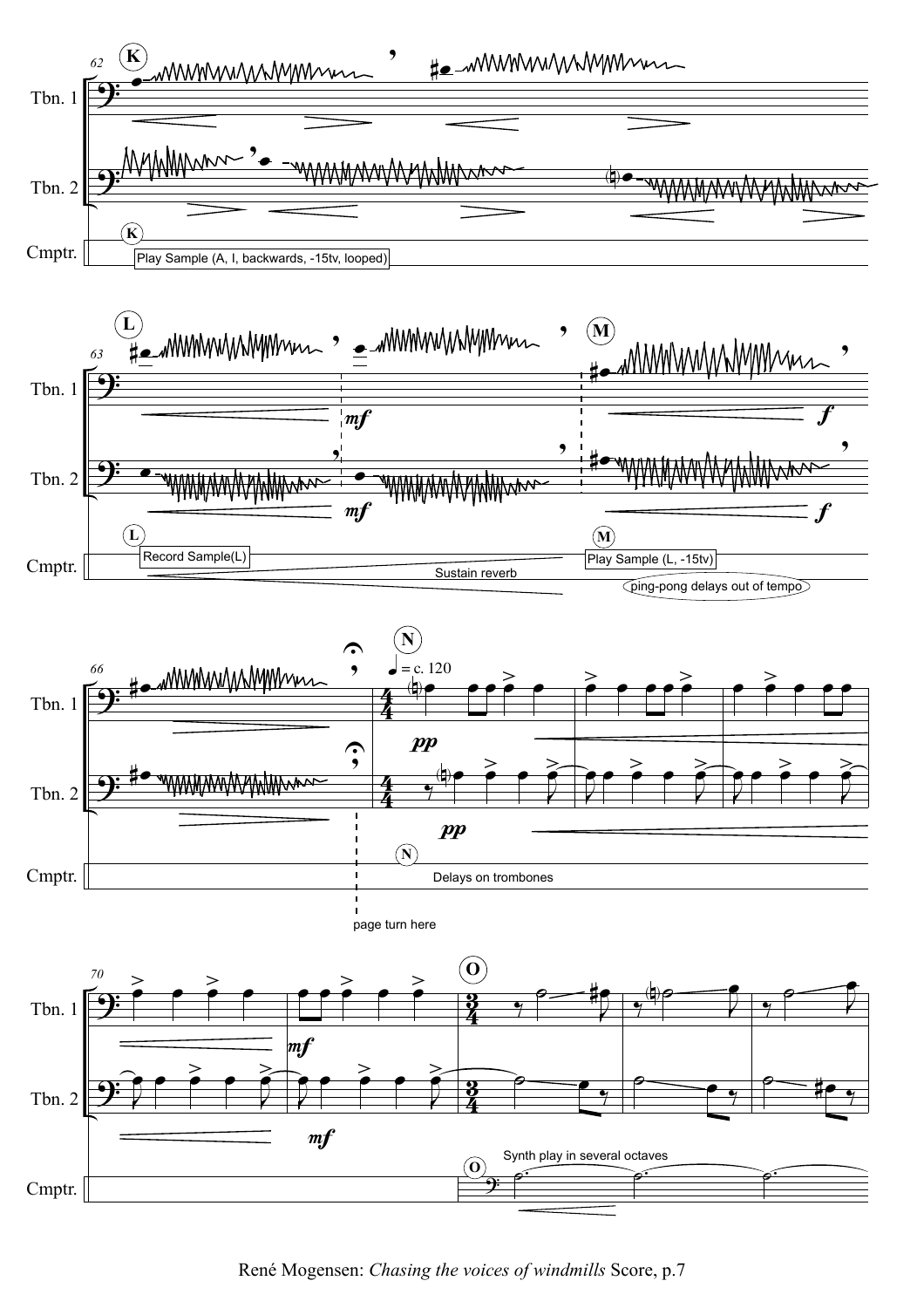







René Mogensen: *Chasing the voices of windmills* Score, p.8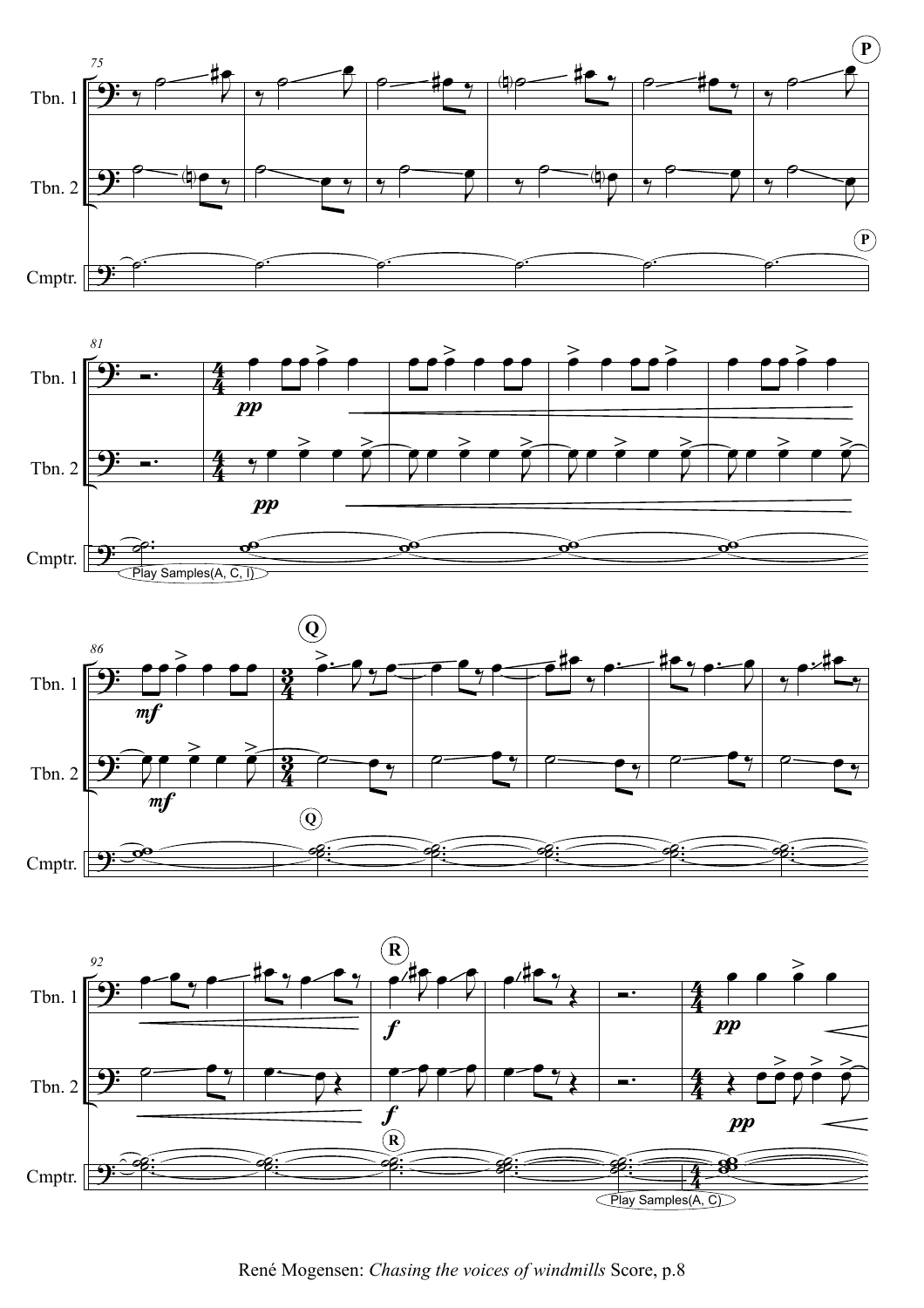





René Mogensen: *Chasing the voices of windmills* Score, p.9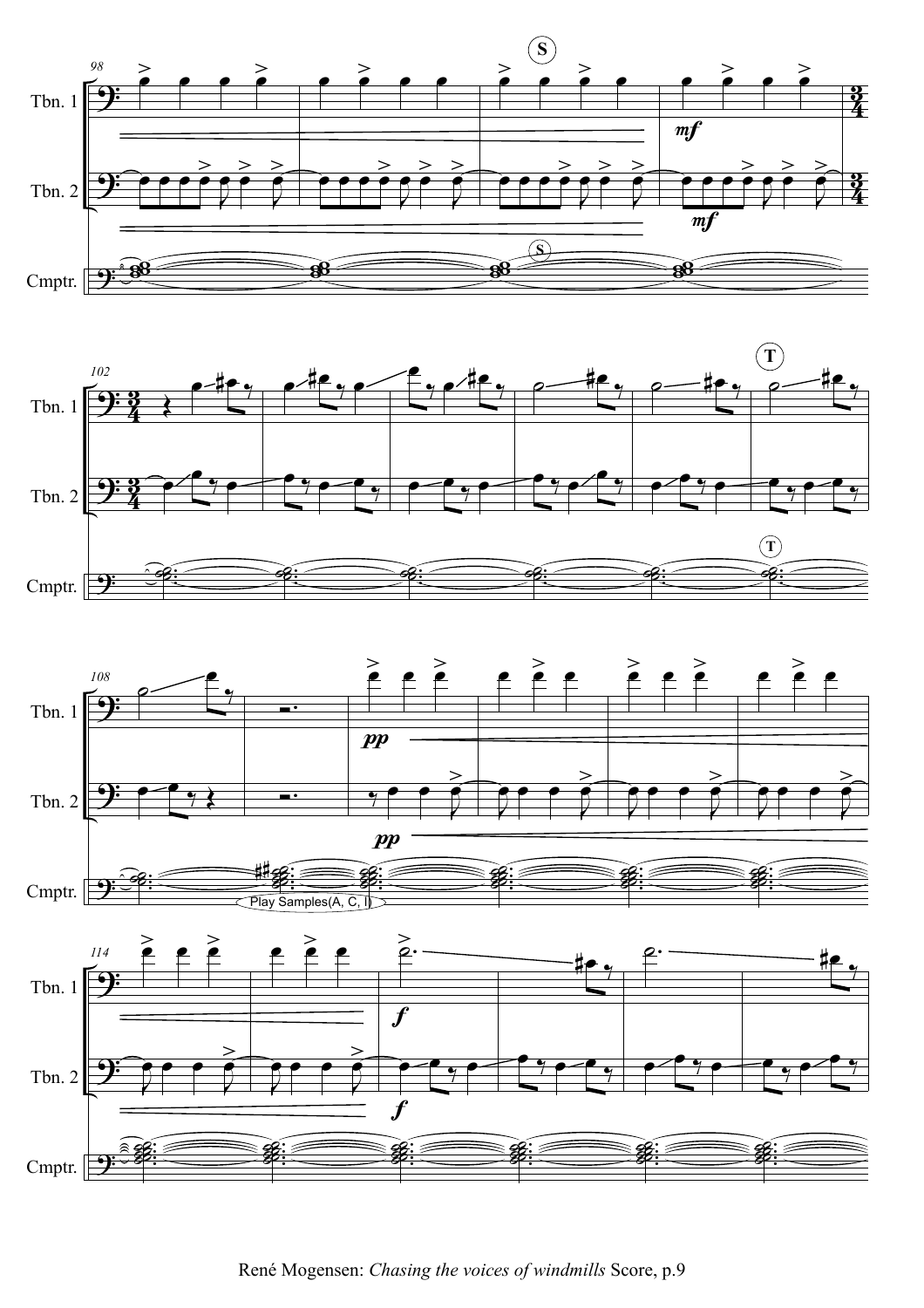







René Mogensen: *Chasing the voices of windmills* Score, p.10